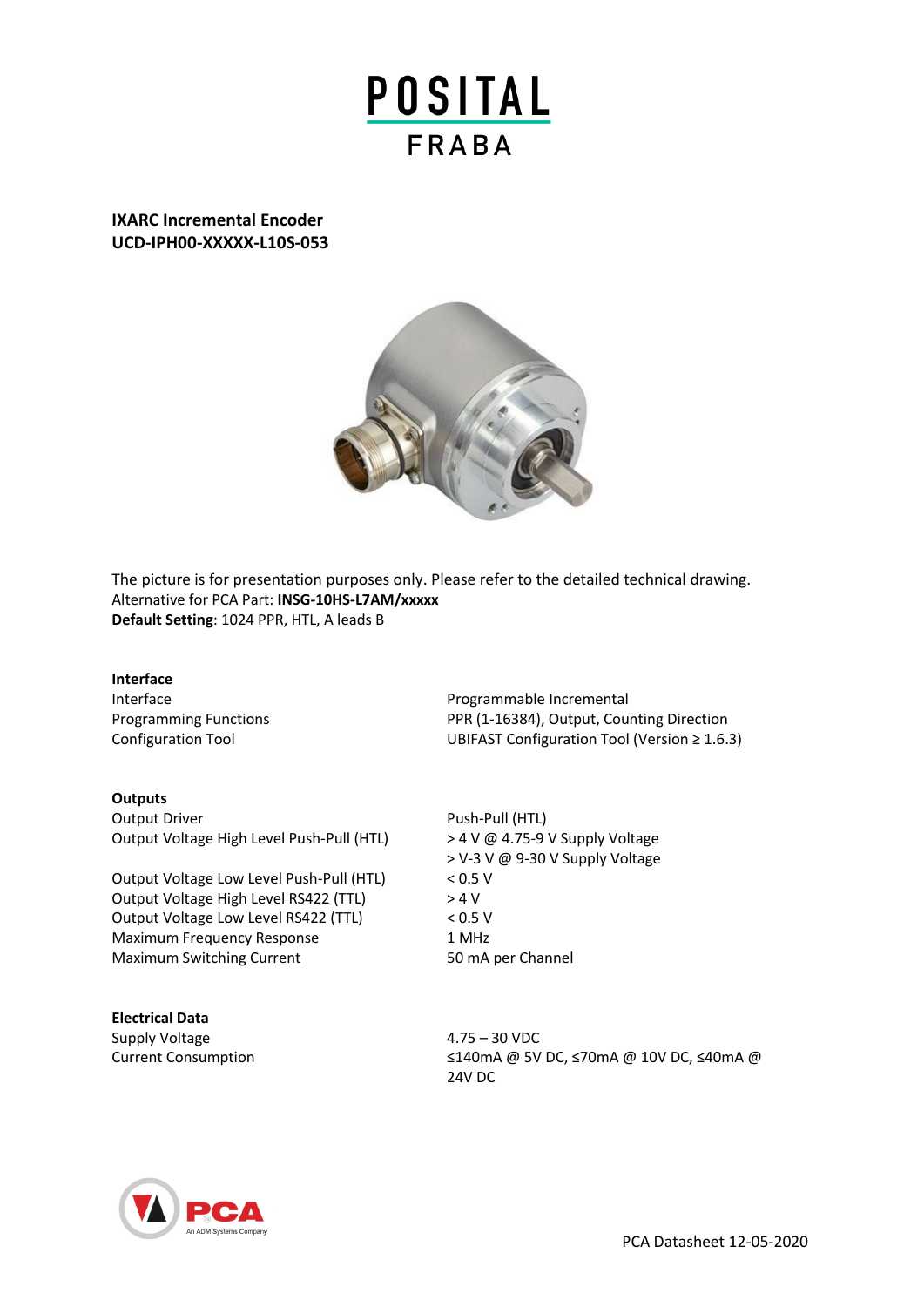# **POSITAL FRABA**

Power Consumption ≤ 1.0 W Start-Up Time < 1 s Min. Load Resistance 120 Ω Reverse Polarity Protection The Messenger Control of the Vest Short Circuit Protection **Yes** EMC: Emitted Interference DIN EN 61000-6-4 EMC: Noise Immunity DIN EN 61000-6-2 MTTF 280 years @ 40 °C

## **Sensor**

Technology Magnetic

## **Environmental Specifications**

Protection Class (Shaft) IP66/IP67 Protection Class (Housing) IP66/IP67 Humidity 98% RH, no condensation

#### **Mechanical Data**

Housing Material Steel

Flange Type **Clamp**, ø 58 mm (L) Flange Material **Aluminum** Aluminum Shaft Type Shaft Type Solid, Single Flat, Length = 20 mm Shaft Diameter **ø 10 mm (0.39")** Shaft Material Shaft Material Stainless Steel V2A (1.4305, 303) Max. Shaft Load **Axial 40 N**, Radial 110 N Rotor Inertia  $\leq 30 \text{ gcm}^2 \leq 0.17 \text{ oz-in}^2$ Max. Permissible Mechanical Speed ≤ 3000 1/min

 $\text{Accuracy (INL)}$   $\pm 0.0878^{\circ}$  ( $\leq 12 \text{ bit}$ ) Duty Cycle 27° (Speed > 100RPM) Phase Angle 100 and 100 and 100 and 100 and 100 and 100 and 100 and 100 and 100 and 100 and 100 and 100 and 10

Operating Temperature  $-40 \degree C (-40 \degree F) - +85 \degree C (+185 \degree F)$ 

Housing Coating Mexicoating (RAL 9006 White Aluminium) + Cathodic corrosion protection (>720 h salt spray resistance) Friction Torque  $\leq$  5 Ncm @ 20 °C, (7.1 oz-in @ 68 °F)

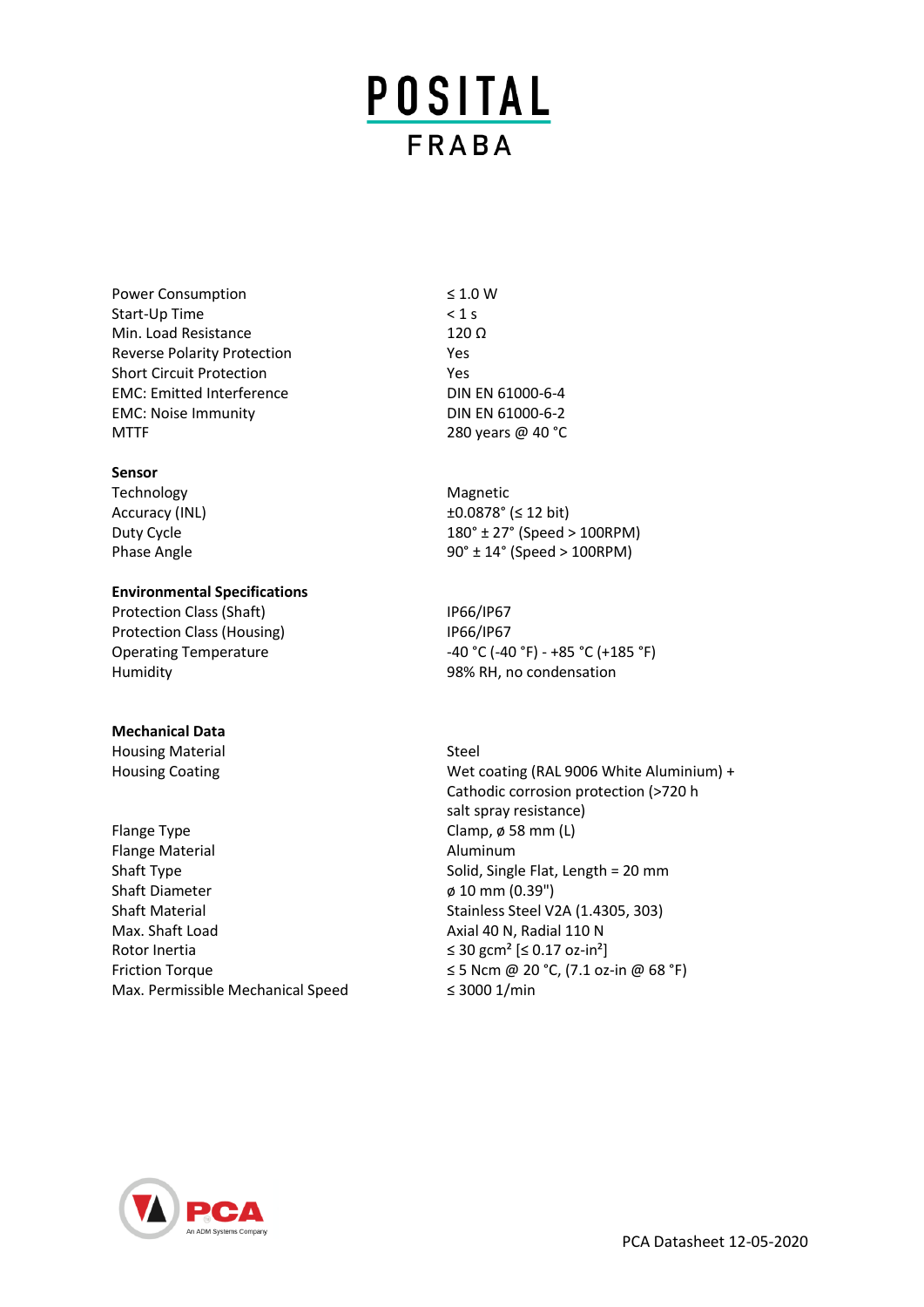

Length 52,7 mm (2.07") Weight 290 g (0.64 lb) (10^8 revolutions with Fa/Fr) 80 N), 55 (40 N / 110 N)

## **Electrical Connection**

Connection Orientation **Radial** Radial Connector Connector M23, Male, 12 pin, a coded

**Certification** Approval CE + cULus

## **Product Life Cycle** Product Life Cycle **Established**



Shock Resistance  $\leq 100 \text{ g}$  (half sine 6 ms, EN 60068-2-27) Permanent Shock Resistance  $\leq 10 \text{ g}$  (half sine 16 ms, EN 60068-2-29) Vibration Resistance  $≤ 10 g (10 Hz – 1000 Hz, EN 60068-2-6)$ Minimum Mechanical Lifetime 430 (20 N / 40 N), 150 (40 N / 60 N), 100 (40 N /



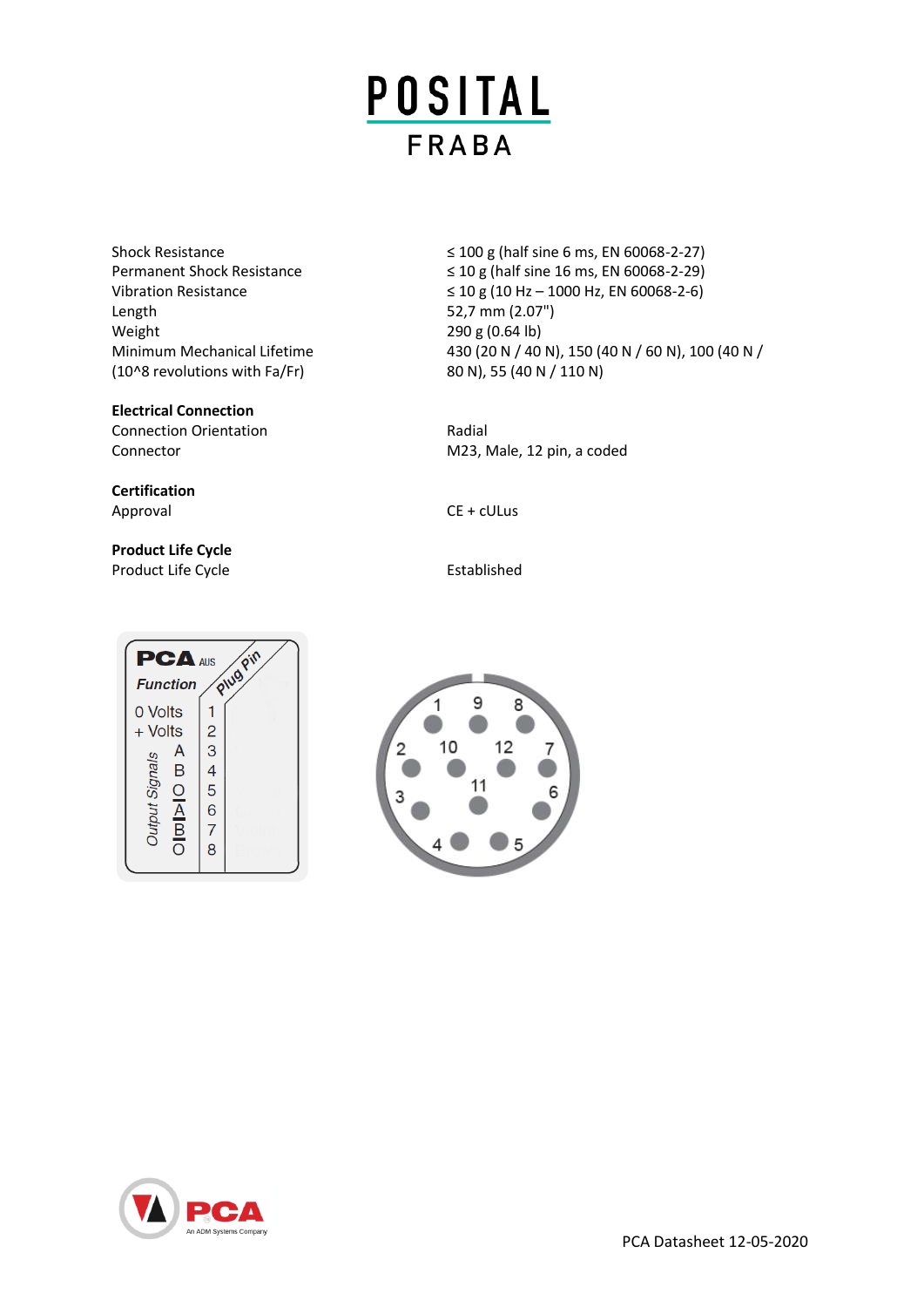

**Physical Dimensions**